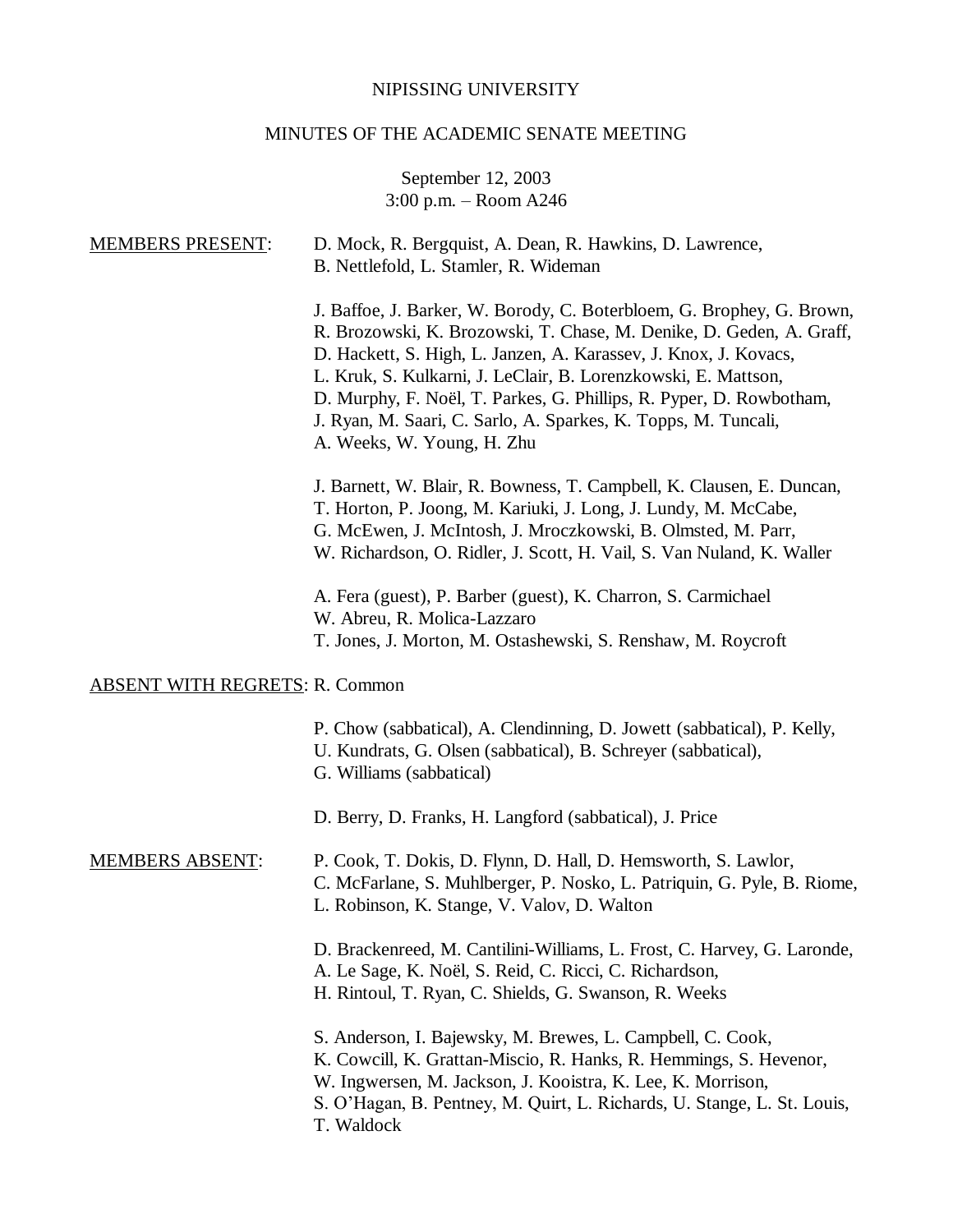MOTION #1: Moved by M. Denike, seconded by M. Tuncali that the minutes of the regular meeting of the Academic Senate dated June 12, 2003 be adopted. CARRIED

#### Reading and Disposing of Communications

The Secretary informed Senate that a letter had been received from Senator Sarlo resigning his position on the APT Arts Subcommittee. Provision was made to deal with this matter later in the Agenda.

#### Announcements

Senator Hawkins noted his pleasure in being able to attend his first Senate meeting. He noted that he had been very impressed with his time thus far at Nipissing and he was grateful for the opportunity to have met with new faculty, departments and read research. Senator Hawkins congratulated Senate on the fact that a potential Canada Research Chair was chosen in the environmental area. He noted that three excellent submissions had been received for the competition. He and the Deans will meet regularly regarding research matters. Senator Hawkins stated that an academic planning exercise would be initiated by the Deans of each faculty and he asked for cooperation with the Deans and Department Chairs. The academic plan will become part of the ultimate strategic plan. The university plans to embark upon a broader strategic planning exercise in the near future

In the absence of the Dean of Arts and Science, the Speaker introduced the names of the new Arts and Science faculty members. Senator Wideman, on behalf of the Dean of Education, introduced and provided some background on the new members of the Education faculty.

The President's arrival at Senate was delayed due to the visit of the Lieutenant Governor. He joined the meeting in progress and expressed his pleasure at attending the first Senate meeting of the fall. He announced six priorities that he, as Interim President, intends to achieve or make significant progress towards by the end of the year. These include: the initiation of the strategic planning exercise; the establishment of the role of Vice President Academic with support for three academic priorities: research, the Library and internationalization; continuation and building of NU's profile at AUCC, COU, Ministry and community; enrolment planning including marketing/recruitment; a review of our satellite campuses to set goals for the future; and the OSOTF fundraising campaign. Senator Mock thanked the Registrar's staff, Rita Lingner and the staff in Residence and also commended the faculty and staff for their contributions to NSO. The President emphasized the importance of how we treat our students collectively, and he saluted Nipissing as a model of excellence in this regard. The President announced a slight increase in scholarships for students with 80% and 85% in order to remain competitive. He further stated that full tuition will now be offered to students who have 90% or more. Senator Mock commented that the Lieutenant Governor's visit on September 12 had resulted in a meaningful dialogue with Aboriginal students about their university experience. The President informed Senate that an MOU had been signed in July with Canadore College. He asked Senator Dean to elaborate further by outlining the purpose and mandate of the MOU.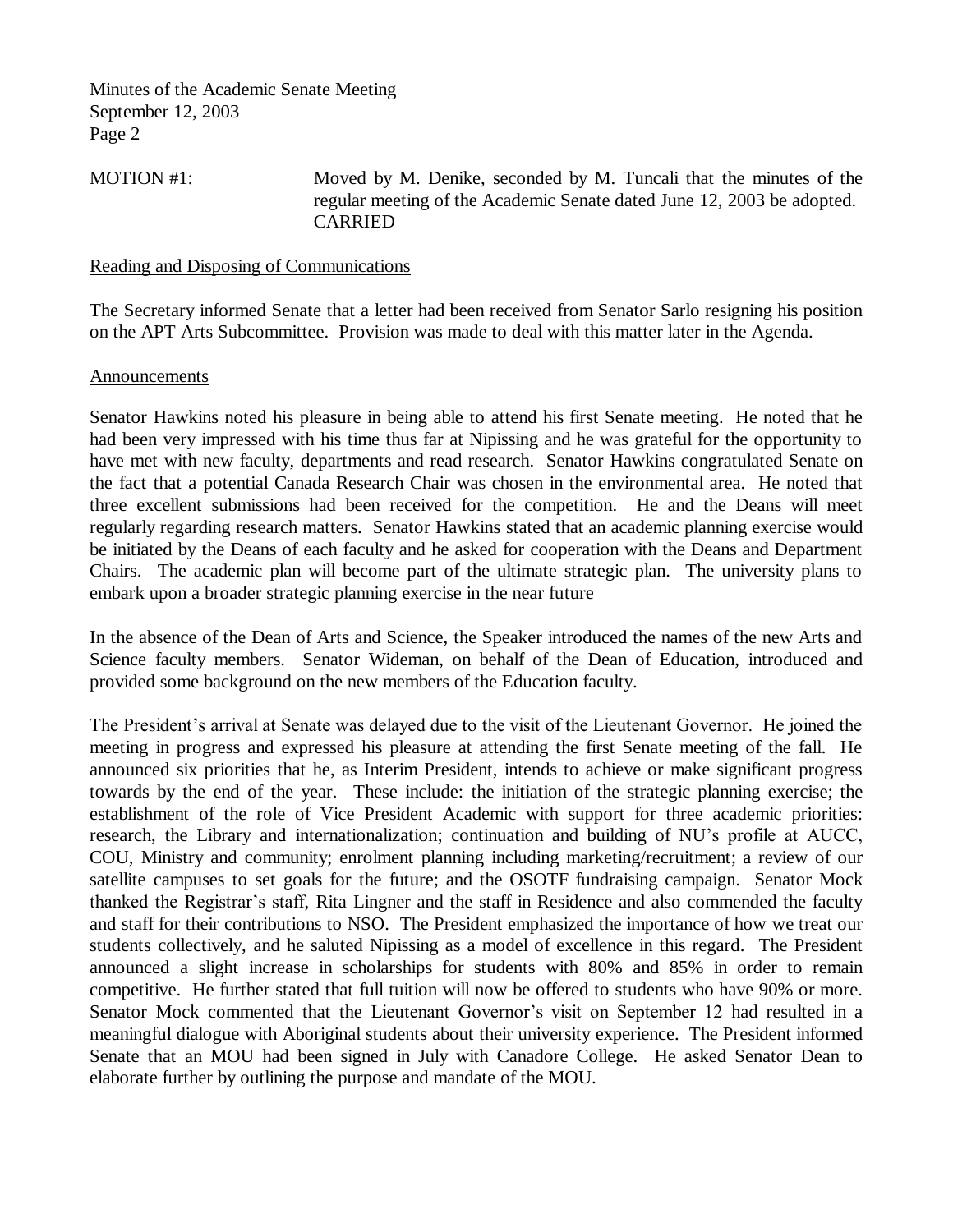During a recent Executive Heads teleconference, Senator Mock had been informed that most universities are slightly over their enrolment targets. Senate was reminded that full funding is now available for the first time in a decade for enrolment growth and Senator Mock advised senators that, as a result, the competition next year would be fierce. The President reiterated Dr. Marshall's commitment to go after unfunded BIUs. Senator Mock also announced that the annual Board/Senate BBQ would be held on Friday, October 10, as a luncheon preceding the Senate meeting. He commended the students for the \$23,000 they had collected for Shinerama, which is double the amount raised two years ago.

Senator Dean welcomed all new faculty. He spoke of a busy summer that included preparation for the double cohort, significant research, conferences and six sessions of NSO in July attended by 3000 new students and visitors. Senator Dean thanked Angela Fera for organizing NSO and he thanked faculty for participating. He stated that Frosh Week had been very successful and he thanked Senators Clendinning and Parkes for their efforts in organizing the various activities. The Dean predicted an exciting academic year, particularly with regard to planning for first-year students as they move into second year.

Senator Abreu thanked faculty for attending the Faculty Friday event. He reported that Frosh Week had sold out for the first time with over 700 frosh in attendance. Appreciation was expressed to Dr. Mock for being a willing participant in the dunk tank. The Community Caring Awareness Week was announced and faculty were invited to attend the discussion evening on Thursday, September 18. Senator Abreu announced the establishment of a student newspaper and he welcomed faculty to use it as a tool to make announcements or advertise events.

Senator Nettlefold indicated that the Library is implementing a new system, and he asked for feedback on its effectiveness. He stated that the growth of the Brantford campus in the past few months had necessitated the transfer of materials to this campus. The Brantford campus is now listed in the Library catalogue.

Senator Joong informed Senate that he had taught two graduate courses this past summer in Kathmandu. He asked for Senate's indulgence in holding a draw to give away two t-shirts. Senator Chase explained his role as Speaker of Senate and clarified the rules with regard to voting privileges.

Senator Lawrence introduced Heather Brown, who in turn introduced the liaison staff: Sarah Muzzin; Steve Evans; Ronnie Corporon; Lindsay Brown and Tania Cicciarelli. Senator Lawrence circulated a one page enrolment report and commented on the percentage intake of students who had over 80% compared with other Ontario universities. He noted that 46 of Nipissing's new first-year students had averages over 90%. Nipissing has the lowest percentage of its students drawn from its immediate catchment area since most students come from southern Ontario. This year, application rates increased by 200%, the highest in the province. Our confirmation rates were also the highest in the province.

The Speaker recognized Chancellor David Liddle who had been able to attend the September Senate meeting. He was invited to address Senate and he spoke about how honoured he felt to have been chosen as Chancellor and he thanked Senate for supporting him.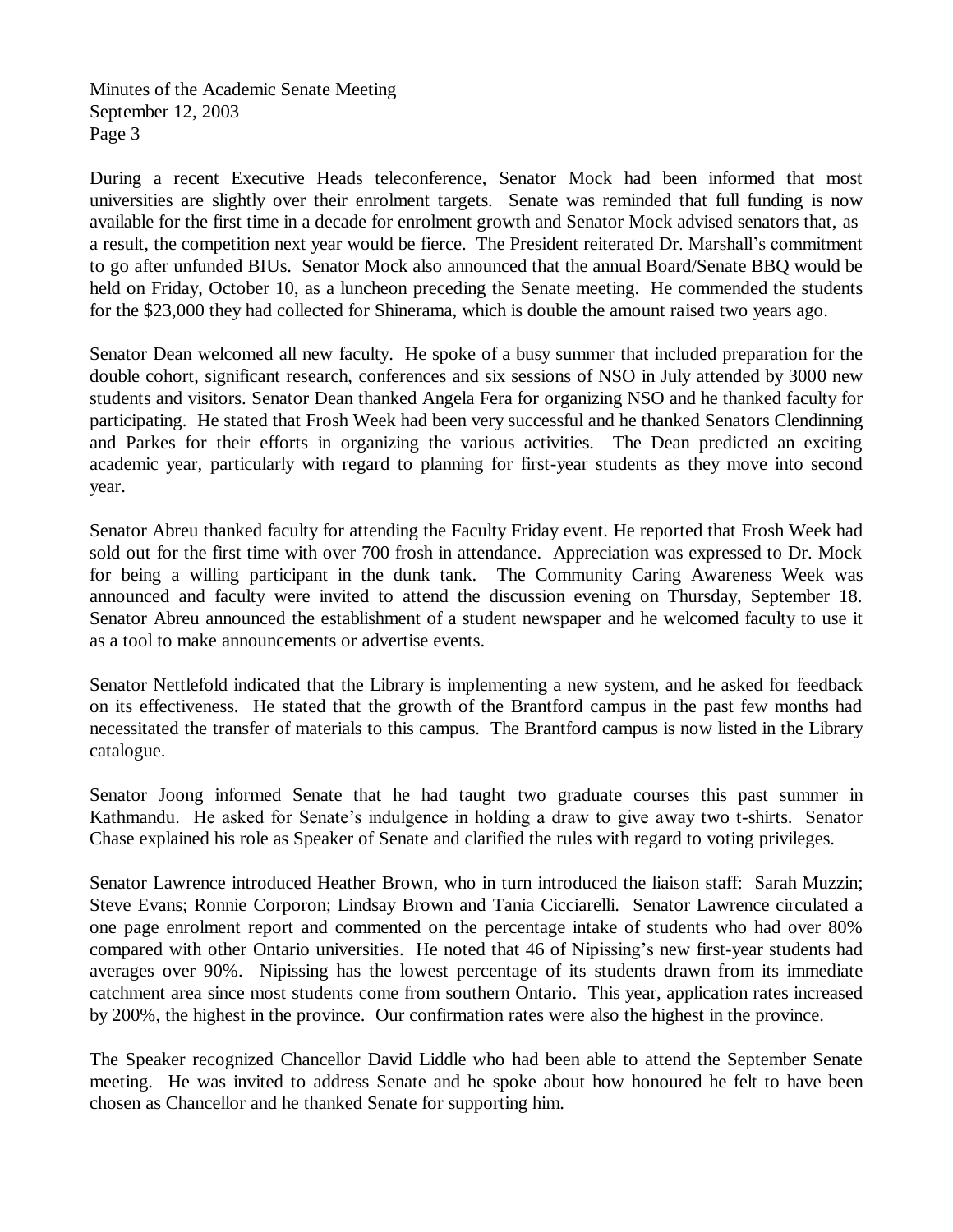Executive Committee

| MOTION #2:                       | Moved by D. Mock, seconded by J. Baffoe that the Report of the Senate<br>Executive Committee dated September 2, 2003 be received.<br><b>CARRIED</b>                                                                                                                             |
|----------------------------------|---------------------------------------------------------------------------------------------------------------------------------------------------------------------------------------------------------------------------------------------------------------------------------|
| MOTION #3:                       | Moved by D. Mock, seconded by O. Ridler that Senate adopt the<br>Nipissing University Academic Policies and Regulations outlined in the<br>document entitled, "Senate Academic Regulations and Policies,<br>September 2003".<br><b>CARRIED</b>                                  |
| <b>Research Ethics Committee</b> |                                                                                                                                                                                                                                                                                 |
| <b>MOTION #4:</b>                | Moved by T. Horton, seconded by L. Janzen that the Report of the<br>Research Ethics Committee dated September 2, 2003 be received.<br><b>CARRIED</b>                                                                                                                            |
| MOTION #5:                       | Moved by T. Horton, seconded by W. Blair that Senate approve the<br>Nipissing University Research Ethics Policy.<br><b>CARRIED</b>                                                                                                                                              |
| <b>MOTION #6:</b>                | Moved by T. Horton, seconded by S. High that Senate elect one senator<br>to serve on the standing appeals committee for ethics.                                                                                                                                                 |
| MOTION #7:                       | Moved by J. McIntosh, seconded by O. Ridler that Motion #6 be referred<br>to the By-laws and Striking Committee<br><b>CARRIED</b>                                                                                                                                               |
|                                  | Admissions, Promotions and Petitions Committee                                                                                                                                                                                                                                  |
| <b>MOTION #8:</b>                | Moved by R. Bergquist, seconded by D. Lawrence that the Report of the<br>Admissions, Promotions and Petitions Committee dated August 14, 2003<br>be received.<br><b>CARRIED</b>                                                                                                 |
| <b>MOTION #9:</b>                | Moved by R. Bergquist, seconded by W. Abreu that the students listed on<br>Appendix A, who have completed all requirements of their respective<br>degrees, be admitted to their respective degrees in-course and that<br>diplomas for the degrees be awarded.<br><b>CARRIED</b> |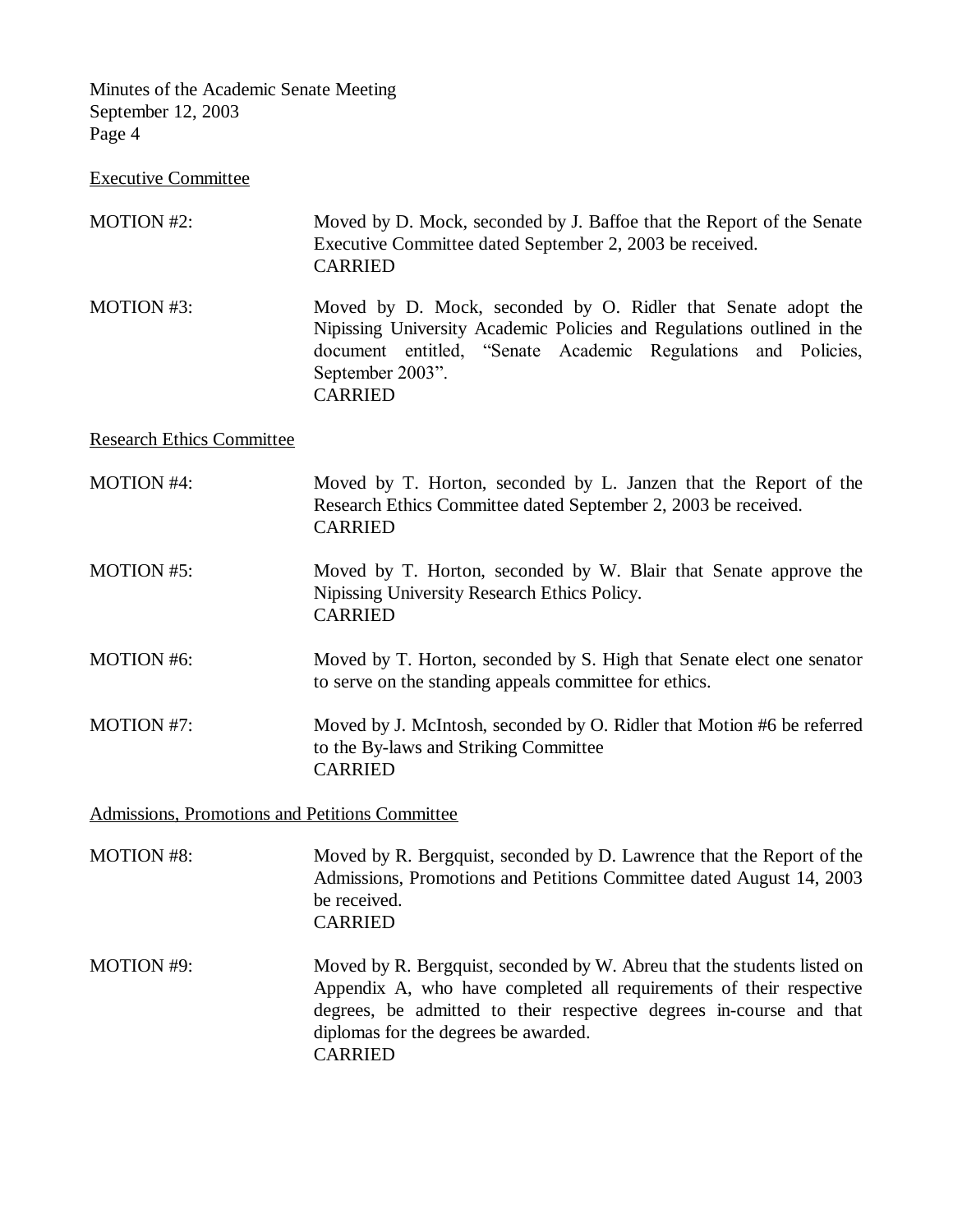### AMENDMENT OF BY-LAWS

### NOTICE OF MOTION #1

That Senate amend the membership of the Library Committee to include the Vice-President, Academic and Research as an ex-officio member.

### NOTICE OF MOTION #2

That Senate amend the membership of the University Curriculum Committee to include the Vice-President, Academic and Research as an ex-officio member.

### NOTICE OF MOTION #3

That Senate amend the Terms of Reference of the University Curriculum Committee to replace the statement, "the committee shall be chaired by one of the two Deans" with the statement, "the committee shall be chaired by the Vice-President, Academic and Research."

## REPORTS OF REPRESENTATIVES ON OTHER BODIES

Senator Topps provided a brief report summarizing the highlights of the September  $3<sup>rd</sup>$  Board of Governors meeting. He commented on the Board Orientation Conference and noted that an update on the Datatel system had been presented. Also, a supplemental budget in excess of \$3 million had been approved. He reported that two additional senators were added to the President's Selection Committee to address the issue of gender balance. Senator Topps announced that Jim Lundy from Landmark Consulting was on campus September 11 and 12 interviewing staff and collecting data with regard to the position profile for the President. An update on the collective agreement was also shared.

**ELECTIONS** 

| MOTION #10: | Moved by J. McIntosh, seconded by O. Ridler that Senate elect one<br>Faculty of Education senator to serve a one year appointment on the<br>Teacher Education Advisory Committee as a replacement for Helen<br>Langford who is on sabbatical during the 2003-2004 academic year.<br><b>CARRIED</b> |
|-------------|----------------------------------------------------------------------------------------------------------------------------------------------------------------------------------------------------------------------------------------------------------------------------------------------------|
|             | O. Ridler nominated M. Parr                                                                                                                                                                                                                                                                        |
| MOTION #11: | Moved by D. Lawrence, seconded by T. Campbell that nominations<br>cease.<br>CARRIED                                                                                                                                                                                                                |

Acclaimed: M. Parr